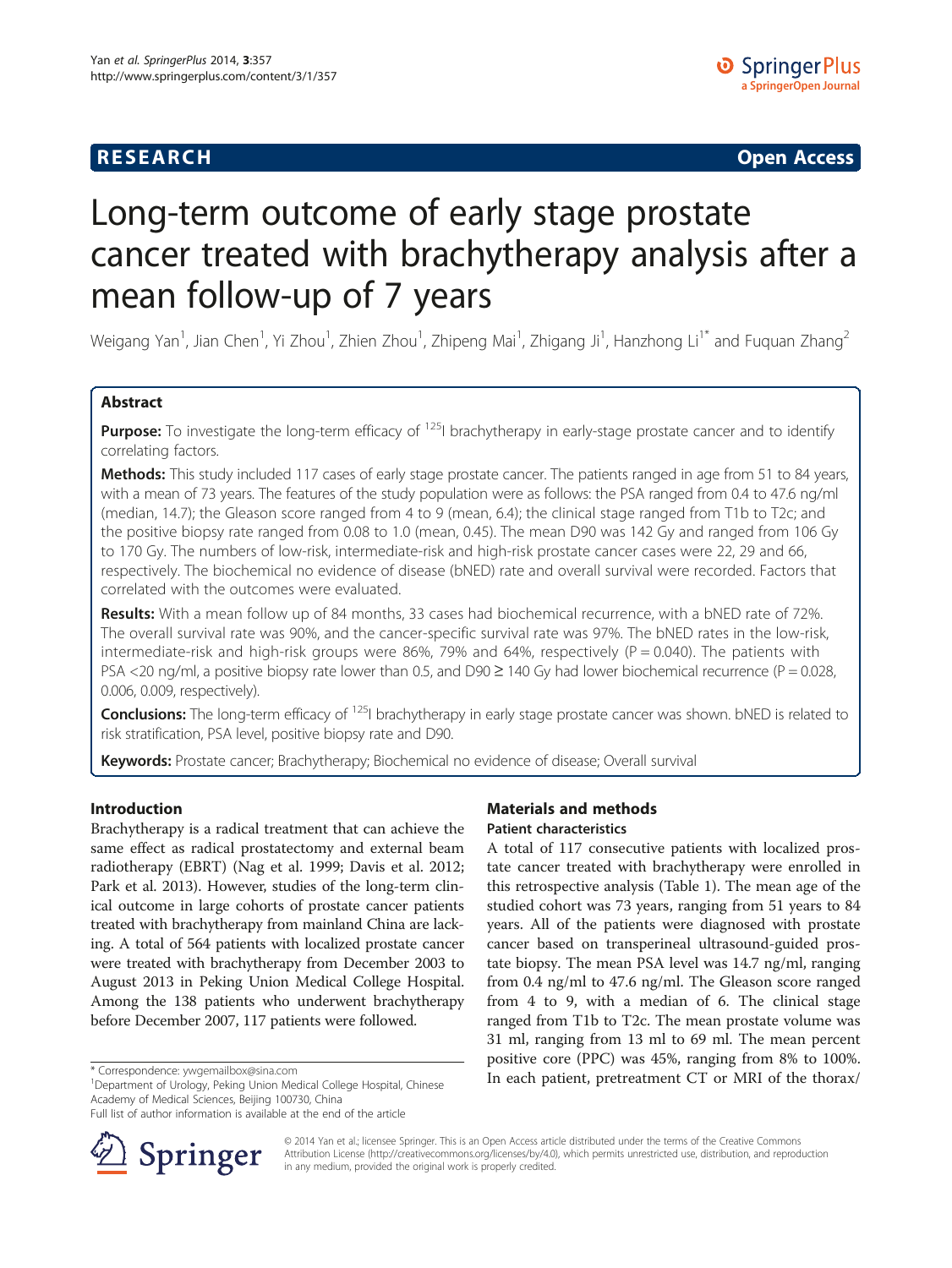<span id="page-1-0"></span>

| <b>Parameters</b> | N (%)    |
|-------------------|----------|
| Age (years)       |          |
| $51 - 70$         | 36 (31)  |
| 71-75             | 40 (34)  |
| 76-84             | 41 (35)  |
| Clinical stage    |          |
| T <sub>1</sub> b  | 1(1)     |
| T <sub>1c</sub>   | 18 (15)  |
| T2a               | 27 (23)  |
| T <sub>2</sub> b  | 21 (18)  |
| T <sub>2c</sub>   | 50 (43)  |
| PSA (ng/ml)       |          |
| $0 - 10.0$        | 33 (28)  |
| $10.1 - 20.0$     | 42 (36)  |
| >20.0             | 42 (36)  |
| Gleason score     |          |
| $\overline{4}$    | 3(3)     |
| 5                 | 13 (11)  |
| 6                 | 53 (45)  |
| $\overline{7}$    | 31 (26)  |
| 8                 | 12 (10)  |
| 9                 | 5(4)     |
| Prostate volume   |          |
| $\geq$ 30 ml      | 53 (45)  |
| $<$ 30 $ml$       | 64 (55)  |
| PPC               |          |
| < 0.5             | 69 (59)  |
| $\geq 0.5$        | 48 (41)  |
| EBRT              |          |
| Yes               | 6(5)     |
| No                | 111 (95) |
| D 90              |          |
| $\geq$ 140        | 78 (70)  |
| < 140             | 33 (30)  |

abdomen/pelvis and a bone scan showed no seminal vesicle or pelvic lymph node involvement and no distant metastasis. Patients were clinically staged based on a medical history and physical and imaging examinations.

The risk stratification of the study population complied with the standard provided by NCCN updated in 2012. The low-risk subgroup with a  $PSA \leq 10.0$  ng/ml, a Gleason score of 2–6 and Stage T1-T2a included 22 patients; 3 patients in this subgroup received neo-adjuvant androgen deprivation therapy (ADT) to shrink prostate before brachytherapy, but the other 19 patients underwent brachytherapy alone. The intermediate-risk subgroup with 10 ng/ml <  $PSA \le 20.0$  ng/ml, a Gleason score of 7 and Stage T2b included 29 patients, all of whom underwent 6 months of ADT after brachytherapy. The highrisk group was defined as those with PSA  $\geq$ 20.0 ng/ml, a Gleason score of 8–10 and Stage T2c. ADT consisted of a gonadotropin-releasing hormone agonist with an antiandrogen. For the intermediate-risk patients, ADT was administered for 6 months, during 3 months of which, it was administered neoadjuvantly. For the high-risk patients, ADT was administered from the 6-month time point to the 3-year time point, during 3 months of which, it was administered neoadjuvantly. Six of the high-risk patients were combined with EBRT (Table 2).

## **Treatment**

Three to 7 days before implantation, patients underwent a volumetric study of the prostate performed by transrectal ultrasound (SONOLINE Adara SLC Ultrasound; Siemens, Munich, Germany). Brachytherapy was performed in patients under epidural anesthesia.<sup>125</sup>I seeds were accurately introduced in preplanned positions by a brachytherapy stepping unit (Computerized Medical System Inc., St. Louis, MO) with a standard 0.5 cm brachytherapy template placed over the perineum. 125I implants were generally prescribed to 145 Gy for monotherapy and 110 Gy was used in combination with EBRT. EBRT was delivered with intensity-modulated radiation therapy.

The intraoperative planning time ranged from 20 to 35 minutes (mean 26 min), and the implantation time ranged from 24 to 48 minutes (mean 31 min). Using real-time US guidance, the radioactive seeds were then placed through the needles with a Mick applicator. The implanted seeds were of particle activity ranging from 0.30 mCi to 0.50 mCi each, with a total activity of 15 mCi to 43.2 mCi for each patient, (mean 25.1 mCi). The D90 of monotherapy ranged from 132 Gy to 170 Gy, and that of combination therapy with EBRT ranged from 106 Gy to 113 Gy, with a mean D90 of 142 Gy.

A KUB was scheduled after the procedure to check the distribution of the implanted seeds. The urinary catheter was withdrawn 1 to 3 days after the procedure. Four to 6 weeks after the implantation, dosimetric analysis was performed by computed tomography (CT). The D90 was calculated in each patient.

|  |  |  |  |  | Table 2 Risk groups and treatment method |  |
|--|--|--|--|--|------------------------------------------|--|
|--|--|--|--|--|------------------------------------------|--|

|                 | number | Risk group Patient Brachytherapy<br>only | <b>Brachytherapy</b><br>$+$ ADT | <b>Brachytherapy</b><br>$+$ EBRT + ADT |
|-----------------|--------|------------------------------------------|---------------------------------|----------------------------------------|
| l ow            | -22    | 19                                       |                                 |                                        |
| Intermediate 29 |        |                                          | 29                              |                                        |
| High            | 66     |                                          | 60                              |                                        |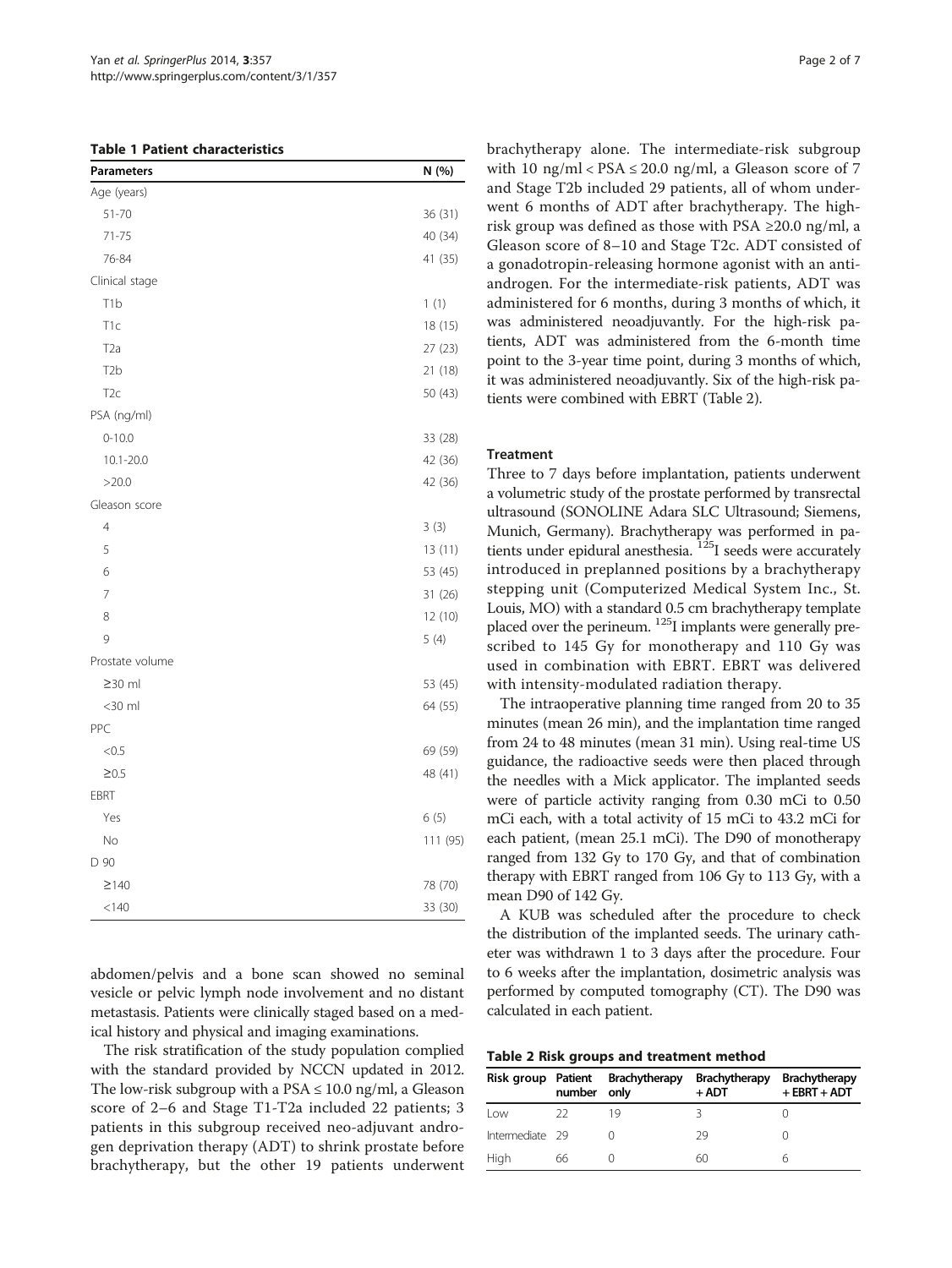## Follow-up

The patients were monitored based on serum PSA measurement monthly during the first 3 months after implantation and at 3-month intervals thereafter. If the PSA level was stable, routine follow-up was scheduled every 6 months for 2 years after the implantation. Complications were recorded. The endpoints of this study included biochemical no evidence of disease (bNED) and overall survival. Biochemical failure was determined using the American Society of Radiation Oncology "Phoenix" definition, based on the current nadir plus 2 ng/ml.

Genitourinary toxicities for hematuria, retention, and incontinence and gastrointestinal toxicities were reported using the Radiation Therapy Oncology Group (RTOG)/ European Organisation for Research and Treatment of Cancer (EORTC) long-term toxicity scale.

### Statistical analysis

Survival curves were generated using the Kaplan-Meier method. Log-rank analysis was used for comparisons of outcomes in various subgroups. Proportions were compared with the use of chi-square tests. For all tests, a value of  $p \leq 0.05$  was considered statistically significant. Statistical analysis was performed using SPSS version 19.0 (SPSS Inc., Chicago, IL).

The enrolled patients consented to the study, which was approved by the ethics research committee of the Peking Union Medical College Hospital, Chinese Academy of Medical Science.

## Results

With a mean follow-up of 84 months and a median follow-up of 86 months (19–114 months), the nadir PSA level ranged from 0 to 1.27 ng/ml (median 0.01 ng/ml). Thirty-three patients had biochemical recurrence, producing a bNED rate of 72% (Figure 1). Twelve patients died, 4 of them from prostate cancer, for an overall survival rate of 90% (Figure 2) and a disease-specific survival rate of 97%.

Among the 22 cases of low-risk prostate cancer, 3 experienced biochemical recurrence at 11 months, 48 months and 73 months after brachytherapy; the bNED rate was 86%. No patient died, and the overall survival rate was 100% for low-risk patients. Six of the 29 patients with intermediate-risk disease had biochemical recurrence at 7 months, 19 months, 30 months, 34 months, 37 months and 60 months after the procedure; the bNED rate was 79%. Three deaths occurred because of lung cancer, myocardial infarction and pancreatic cancer at 53 months, 95 months and 109 months after the procedure, producing an overall survival rate of 90% among the intermediaterisk patients. When combined, the low- and intermediaterisk patients had a bNED rate of 82% and an overall survival



rate of 94%. Of the 66 high-risk patients, 24 biochemical recurrences were observed between 7 and 70 months after brachytherapy (16 occurred within a year). The bNED rate of this group was 64%. Nine deaths occurred, 4 of which were due to prostate cancer, at 41 months, 41 months, 86 months and 89 months after the procedure. The other 5 cases died from pancreatic cancer, lung cancer, cerebral hemorrhage, pneumonia and renal failure at 19 months, 35 months, 56 months, 81 months and 101 months after

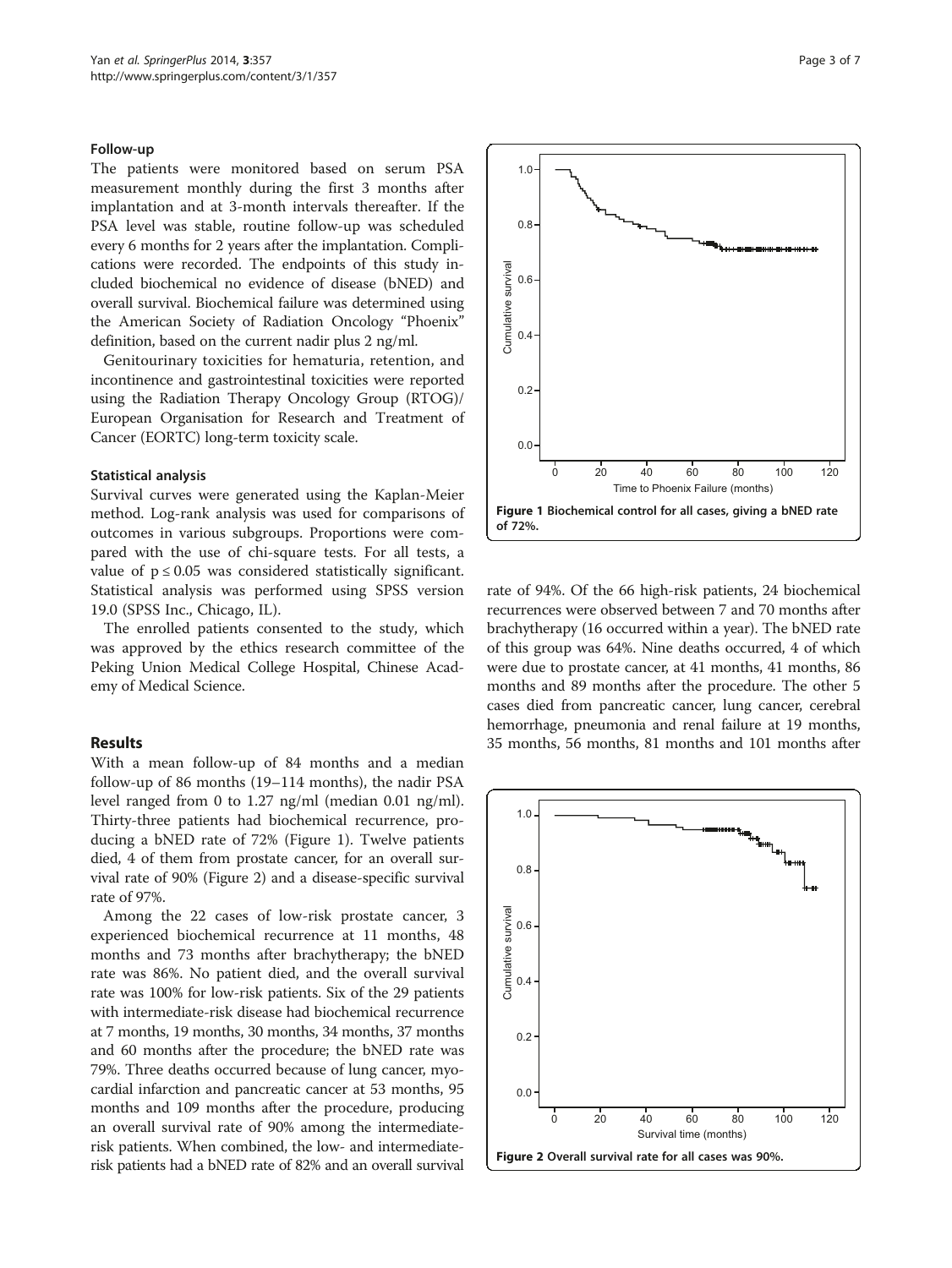the procedure. The overall survival rate of the combined group was 86%. EBRT and ADT were prescribed for patients who biochemically relapsed during the follow-up period. The biochemical control results of the three subgroups were significantly different  $(P = 0.040)$  (Figure 3); however, the overall survival rate of the three groups demonstrated no significant difference  $(P = 0.189)$ .

bNED was also examined among the different subgroups (Table 3). Patients whose PPC was lower than 50% had a lower biochemical recurrence likelihood than those whose PPC was higher than  $50\%$  (P = 0.006) (Figure 4). Patients who received a D90 higher than 140 Gy had better biochemical control than those who received a D90 lower than 140 Gy  $(P = 0.009)$  (Figure [5](#page-4-0)). Patients with a PSA level lower than 20 ng/ml had a lower biochemical recurrence rate than those with a PSA level higher than 20 ng/ml  $(P = 0.028)$ . The bNED rate did not significantly differ between clinical stage T1b-T2b and T2c ( $P = 0.094$ ). Additionally, no significant differences in biochemical relapse were observed in the subgroups with a Gleason score higher or lower than 7 or the subgroups with a prostate volume larger or smaller than 30 ml  $(P = 0.137, 0.104)$ .

RTOG/EORTC graded genitourinary and gastrointestinal toxicities were shown in Table [4](#page-4-0). Urinary retention was observed in 11 patients after brachytherapy (9.4%). After urinary catheterization for 1 week, 10 patients were cured. One patient was cured with transurethral prostatectomy because of recurrent episodes of urinary retention. Of the 62% (72/117) potent patients before treatment, 67% (48/72) remained potent. No serious complications such as prostatic rectal fistula were observed.



| <b>Factors</b>  | N (bNED rate, %) |  |  |
|-----------------|------------------|--|--|
| PSA             |                  |  |  |
| 0-20.0 ng/ml    | 79 (59/76)       |  |  |
| >20.0 ng/ml     | 60 (25/42)       |  |  |
| p-value         | 0.028            |  |  |
| Gleason score   |                  |  |  |
| $<$ 7           | 77 (53/69)       |  |  |
| $\geq 7$        | 65 (31/48)       |  |  |
| p-value         | 0.137            |  |  |
| Clinical stage  |                  |  |  |
| T1b-T2b         | 78 (52/67)       |  |  |
| T <sub>2c</sub> | 64 (32/50)       |  |  |
| p-value         | 0.094            |  |  |
| Prostate volume |                  |  |  |
| $\geq$ 30 ml    | 74 (40/54)       |  |  |
| $<$ 30 $ml$     | 70 (44/63)       |  |  |
| p-value         | 0.740            |  |  |
| PPC             |                  |  |  |
| < 50%           | 81 (56/69)       |  |  |
| ≥50%            | 58 (28/48)       |  |  |
| p-value         | 0.006            |  |  |
| D 90            |                  |  |  |
| $\geq$ 140 Gy   | 81 (63/78)       |  |  |
| $<$ 140 Gy      | 52 (17/33)       |  |  |
| p-value         | 0.009            |  |  |

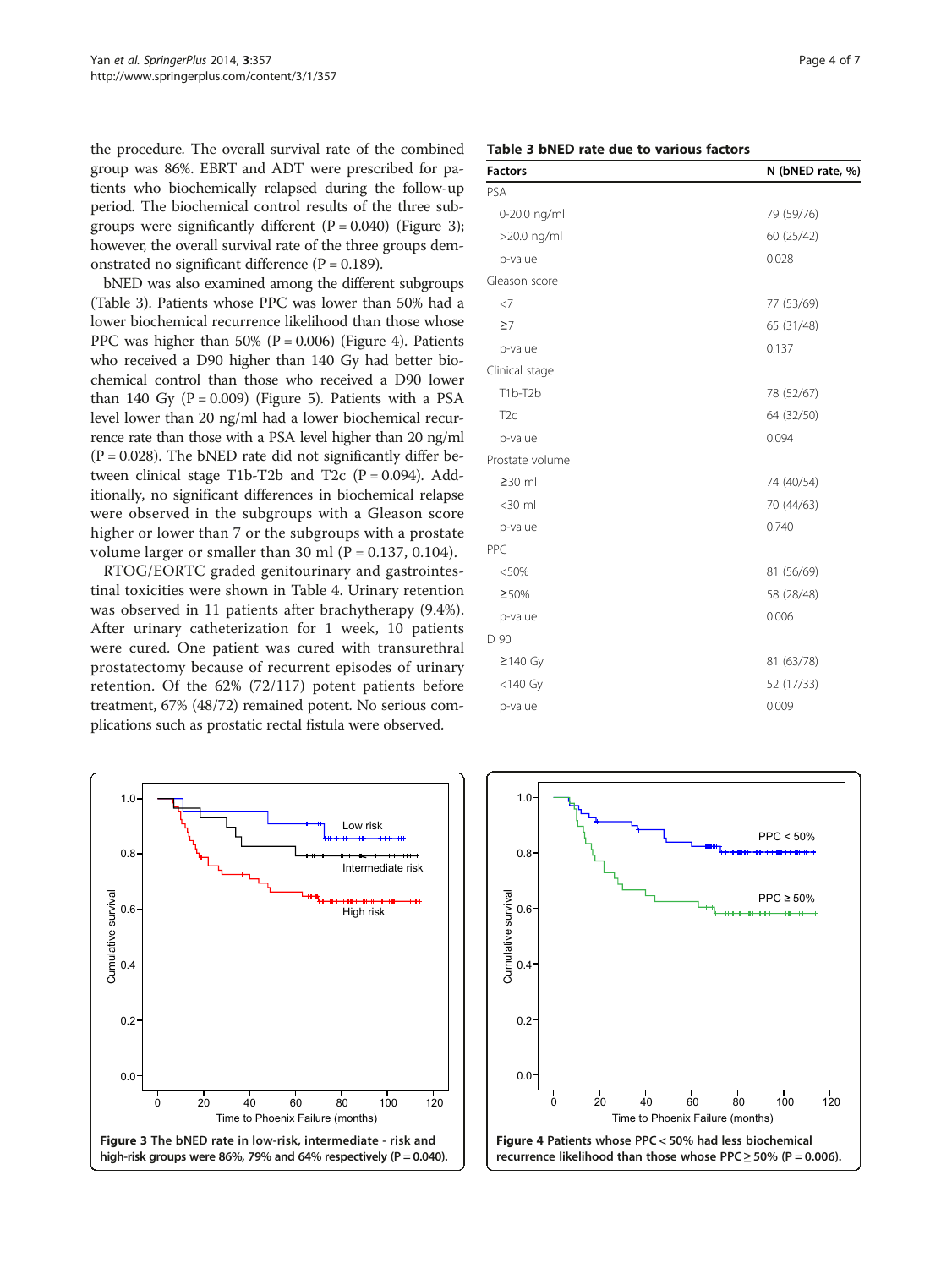<span id="page-4-0"></span>

## **Discussion**

The radical effect of brachytherapy for localized prostate cancer has been confirmed worldwide. Since the first introduction of  $^{125}$ I brachytherapy from western countries to China occurred more than a decade ago, few centers have reported long-term outcomes. To our knowledge, this is one of the largest cohort of prostate cancer patients treated with brachytherapy with the longest follow-up from mainland China reported to date, though the results represent our early experience.

The indication for brachytherapy suggested by the American Brachytherapy Society (ABS) is localized prostate cancer (Nag et al. [1999;](#page-6-0) Davis et al. [2012\)](#page-6-0). Brachytherapy monotherapy can achieve radical effects for localized low-risk prostate cancer. However, for intermediate- and high-risk patients, EBRT or ADT should be added. Although patients may benefit from the combined therapy in terms of overall survival rate, they also experience

Table 4 RTOG/EORTC graded genitourinary and gastrointestinal toxicities

| <b>Toxicity</b>  | Grage 0-1 | Grade 2 | Grade 3       | Grade 4 |  |
|------------------|-----------|---------|---------------|---------|--|
| Genitourinary    |           |         |               |         |  |
| Retention        | 106       | 10      |               | 0       |  |
| Hematuria        | 103       | 14      | 0             | Ω       |  |
| Incontinence     | 113       | 4       | 0             | Ω       |  |
| Gastrointestinal |           |         |               |         |  |
| Proctitis        | 109       | 6       | $\mathcal{P}$ | Ω       |  |
| Rectal bleeding  | 108       | 8       |               | Ω       |  |

increased economic burden, additional complications, and greater inconvenience to their daily lives. For these reasons, the latest ABS guidelines suggest that brachytherapy monotherapy can also be applied in intermediate-risk localized prostate cancer (Davis et al. [2012](#page-6-0)). Although there is solid evidence indicating that brachytherapy monotherapy achieves the same curative effect as brachytherapy combined with EBRT (Blasko et al. [2000\)](#page-6-0), many clinical centers have added ADT or EBRT routinely for intermediaterisk localized prostate cancer patients (Davis et al. [2012](#page-6-0)). In our study population, we prescribed 6 months of ADT in intermediate-risk patients. We initially planned to add EBRT for high-risk patients before or after brachytherapy. However, due to the serious urinary track irritation and rectal irritation symptoms associated with the first 6 patients and the relatively optimistic outcomes from other clinics with high-risk patients treated with brachytherapy monotherapy (Merrick et al. [2003;](#page-6-0) Marshall et al. [2014](#page-6-0)), we did not perform EBRT in the high-risk patients and opted for brachytherapy monotherapy instead.

Regarding the combination with ADT, we refer to the experience of EBRT combined with ADT: long-term (2– 3 years) ADT can improve the biochemical relapse-free survival rate and the overall survival rate of high-risk prostate cancer (Bolla et al. [2009](#page-6-0); Hanks et al. [2003\)](#page-6-0). In our study, all of the high-risk patients received ADT, 39 of whom underwent ADT for more than 2 years; ADT in the other 27 cases was administered for less than 2 years for a variety of reasons. Marshall et al.'s study reported that ADT had a benefit in reducing the biochemical recurrence rate after brachytherapy (Marshall et al. [2014](#page-6-0)). However, Stock has stated that ADT improves FBF only in the setting of lower doses, i.e., a biological effective dose <220 Gy (Stock et al. [2013](#page-6-0)). The benefit of ADT may primarily be as an enhancer of local control, explaining why high radiation doses can compensate for its absence. Therefore, we prescribed ADT for all highrisk and intermediate-risk patients. Regarding the lowrisk patients, the neoadjuvant endocrine therapy was aimed at reducing the volume of the prostate to reduce the interference of the pubic arch.

For early stage prostate cancer, a radical effect can be achieved with brachytherapy, EBRT, brachytherapy combined with EBRT and radical prostatectomy (Davis et al. [2012](#page-6-0); Aizer et al. [2009;](#page-5-0) Kupelian et al. [2004\)](#page-6-0), with similar 5-year biochemical recurrence-free survival rates (Kupelian et al. [2004\)](#page-6-0). Patients can obtain a satisfactory curative effect despite the risk category they fall in (Marshall et al. [2014](#page-6-0)). Marshall et al.'s analyzed 2495 patients with localized prostate cancer. The 12-year biochemical recurrence-free survival rate was 83% (90% for the low-risk group, 84% for the intermediate-risk group and 64% for the high-risk group). The cancer-specific survival rate was 95%, and the overall survival rate was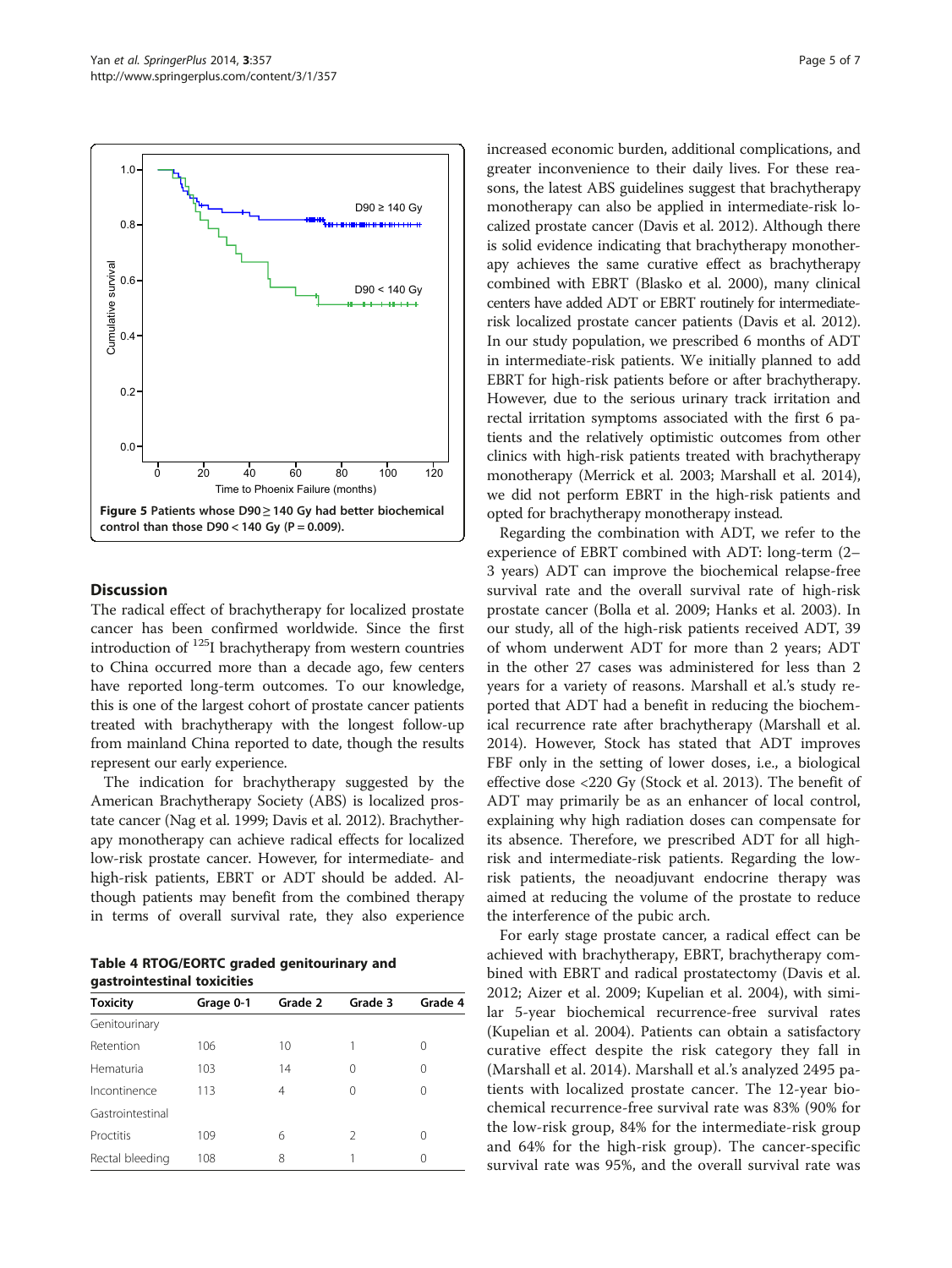<span id="page-5-0"></span>70%. A meta-analysis performed by Merrick et al. [\(2003](#page-6-0)) showed different clinical outcomes among different centers. The biochemical recurrence-free survival rate for low-, intermediate- and high-risk patients 3 to 7 years after brachytherapy ranged from 85%-96%, 74%-97% and 38%-82%, respectively. With a 7-year follow-up, our study population had an overall biochemical recurrencefree survival rate of 72% (86%, 79% and 64% for the low-, intermediate- and high-risk patients, respectively). The cancer-specific survival rate was 97%, and the overall survival rate was 90%. Compared with previous studies, we obtained similar results in the intermediate-risk patients and relatively poor outcomes in the low-risk patients. We believe the reasons for these findings are as follows. 1. The study enrolled a relatively small study cohort. 2. The study administered a low therapeutic radiation dose. Of the 111 patients in our cohort treated with brachytherapy alone, 33 cases had a D90 < 140 Gy, among which 17 patients had biochemical relapse. The biochemical relapse rate was higher in patients with a D90 < 140 Gy than in those with a  $D90 \ge 140$  Gy, indicating that the therapeutic radiation dose is related to the cure effect (Stone et al. [2005](#page-6-0)). 3. In our center, the <sup>125</sup>I seeds were implanted with a Mick applicator, rather than using a seed strand, thus resulting in a relatively reduction of therapeutic radiation due to seed migration (Lin et al. [2007](#page-6-0)). However, the seed strand method has not yet been introduced to mainland China.

In general, the factors affecting the effect of brachytherapy can be divided into preoperative, operative and postoperative. The preoperative factors are the PSA level (Potters et al. [2008](#page-6-0)), Gleason score (Sylvester et al. [2011](#page-6-0)), risk stratification (Taira et al. [2010\)](#page-6-0), PPC (Taira et al. [2011\)](#page-6-0) and prostate volume (Le et al. [2013](#page-6-0)). The operative factors are therapeutic radiation dose (Stone et al. [2005](#page-6-0)) and the proficiency of implantation (Zelefsky et al. [2007](#page-6-0)), and the postoperative factor is combination with ADT (Marshall et al. [2014](#page-6-0)) or EBRT (Davis et al. [2012](#page-6-0)). The results indicated that biochemical recurrence rates differ significantly among groups of patients with different risk factors, showing compliance with results from other centers. However, the overall survival rates among the three groups were of not significantly different, most likely due to our relatively small sample. Based on the analysis of the risk factors, PSA ≥20 ng/ml, PPC ≥50%, and a D90 < 140 Gy were associated with a high biochemical recurrence rate, as suggested by previous studies (Stone et al. [2005](#page-6-0); Potters et al. [2008](#page-6-0); Taira et al. [2011\)](#page-6-0). Interestingly, we discovered that PPC had a more obvious relationship with the biochemical relapse rate than other factors such as clinical stage or risk stratification. Researchers have also suggested that PPC, being an independent predictive factor, plays a significant role in predicting the biochemical relapse-free survival rate and the overall survival rate in patients undergoing radical prostatectomy (Briganti et al. [2007](#page-6-0)), EBRT (Spalding et al. [2007\)](#page-6-0) and brachytherapy (Urani et al. [2007](#page-6-0)).

Urinary retention is the commonly observed complication after brachytherapy for prostate cancer. However, the majority of cases can be improved by urinary catheterization combined with alpha blockers; only a few require TURP intervention. TURP should be delayed 6 months after brachytherapy to avoid urinary incontinence. One of the patients in our study population who had repeated recurrence of urinary retention underwent TURP, with subsequent symptom improvement. Prostate rectal fistula has a relatively low incidence, lower than 1%; however, with a difficult intervention, these cases often require fecal and urinary diversion (Elebrezze & Medich [2003](#page-6-0)). No prostate rectal fistula was observed in our patients because we were conservative about the radiation dose delivered to the prostate area adjacent to the rectum. The reduced local radiation dose might inevitably have led to relatively poorer treatment effect.

In conclusion, we believe that  $125$ I brachytherapy for prostate cancer is an effective, less traumatic method with fewer complications than radical methods of prostate cancer treatment. Further randomized controlled studies with larger samples from multiple centers are needed to verify the efficacy and complications of this method in mainland China.

## Ethical standards

We stated that the study has been approved by the appropriate ethics committee and has therefore been performed in accordance with the ethical standards laid down in the 1964 Declaration of Helsinki and its later amendments. We also stated that all persons gave their informed consent prior to their inclusion in the study.

#### Competing interest

The authors have no conflicts of interest with any institutions or products. No financial support was received by any author.

#### Authors' contributions

WY Project development, Data Collection, Manuscript writing. JC Data Collection. YZ Data analysis. ZZ Data Collection. ZM Data Collection. ZJ Manuscript editing. HL Project development, Manuscript editing, Manuscript writing. FZ Manuscript editing. All authors read and approved the final manuscript.

#### Author details

<sup>1</sup>Department of Urology, Peking Union Medical College Hospital, Chinese Academy of Medical Sciences, Beijing 100730, China. <sup>2</sup>Department of Radiation Oncology, Peking Union Medical College Hospital, Chinese Academy of Medical Sciences, Beijing, China.

Received: 11 April 2014 Accepted: 7 July 2014 Published: 15 July 2014

#### References

Aizer AA, Yu JB, Colberg JW, McKeon AM, Decker RH, Peschel RE (2009) Radical prostatectomy vs. intensity-modulated radiation therapy in the management of localized prostate adenocarcinoma. Radiother Oncol 93(2):185–191